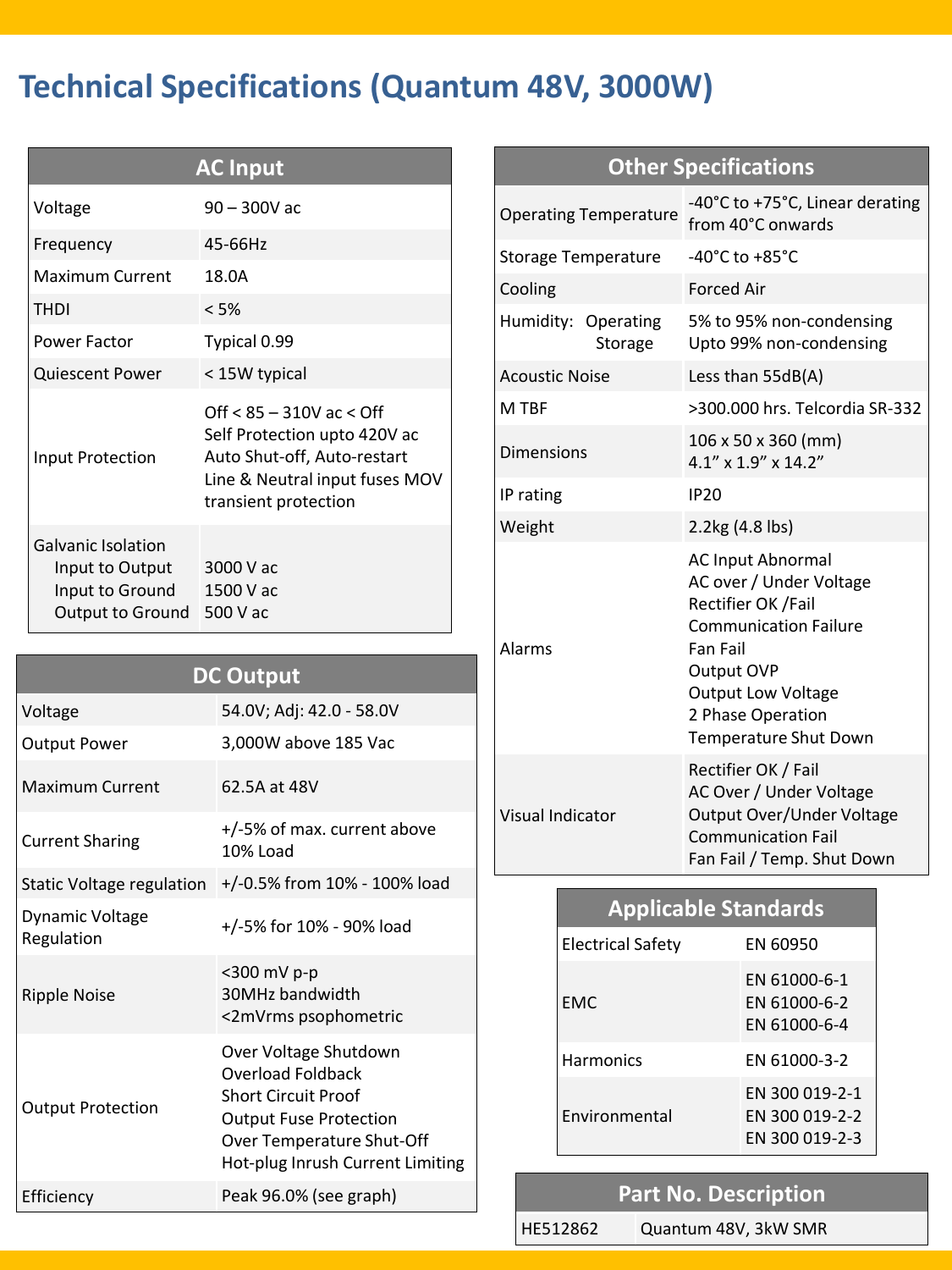## **Technical Specifications (Quantum 48V, 3000W)**



Almost flat efficiency curve between 30% and 90% load

Peak Efficiency of >95.5%



Wide operating voltage of 90V-300V

Power de-rating beyond 185V up to 90V. Power output at 90V is 1305W





**+ =**

 $CO<sub>2</sub>$ 

Wide temperature operating range from -40 to +75 degree Celsius

Power de-rating beyond +45 degrees till 75 degrees (1395W)

**Our vision is to enable CO2 neutral energy solutions for our customers with an attractive Opex and CapEx solution**